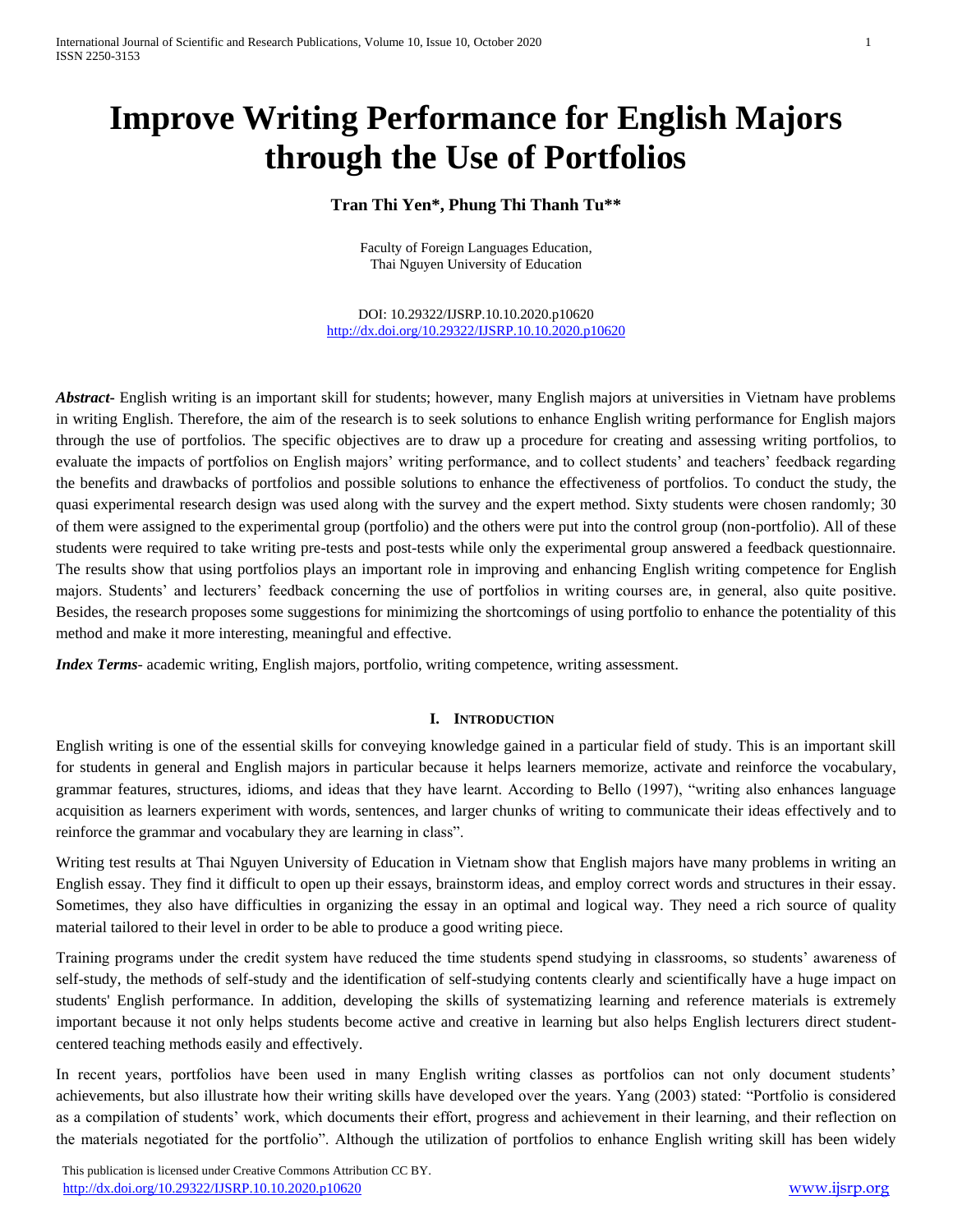applied all over the world and showed many positive advantages, this method is still relatively new and less popular among many university students in Vietnam.

Looking into the context of writing classes at Thai Nguyen University of Education, to save time, many lecturers tend to assign students writing tasks and assess their performance merely based on these tasks. However, when portfolios applied in writing class, the conventional teaching style in which teachers give a writing task and students write only one daft no longer takes its dominant place. Instead, students have more opportunities to improve their writing in a series of drafts. They keep making improvements and progress in writing until their product is satisfactory.

Therefore, this study was conducted to seek solutions to enhance English writing skills for English majors through the use of portfolios. The specific objectives are to draw up a procedure for creating and assessing writing portfolios, to evaluate the impacts of portfolios on English majors' writing performance, and to collect students' and lecturers' feedback regarding the benefits and drawbacks of portfolios as well as possible solutions to enhance the effectiveness of portfolios.

# **II. LITERATURE REVIEW**

### **2.1. Key concepts**

# *Writing performance*

Writing performance can be refered to as the process of performing writing tasks (Wehmeier, 2001). Brown (2000) defined writing performance as the actual production of linguistic events. In the present study, it can be defined as the scores that the students get in the writing tasks.

# *Writing as a process*

According to Kirby (2002), "the creative writing process permits the author to construct through a series well planned out stages, a thorough piece of writing that is both organized in its presentation and thorough in its development" (p. 1). Seow (2005) defined a writing process as an individual activity with four primary stages, namely planning, drafting, revising, and editing" (p. 315). In the present study, a writing process involves five writing stages that the students have to undergo to produce a writing piece, which are preparing, planning, drafting, revising, and editing. We added the preparation stage into the process as we could see that many of our students need this step to collect related materials to perform their writing tasks. In deed, they need to collect related writing samples, useful langugae and structures from reliable sources.

# *The concept of portfolio*

The word portfolio derives from the Latin verb portare, which means to carry and the Latin noun foglio, which means sheets of paper. Barnard & Deyzel (2003) defined a portfolio as a portable, systematic and purposeful collection of works selected to provide information about attitude, level of development and growth during a given period of time. It is a powerful visual tool that can demonstrate evidence of self-assessment, personal reflections, learning, growth and development and a comprehensive overview of skills."

Yang (2003) refered to portfolio as "a compilation of students' work, which documents their effort, progress and achievement in their learning, and their reflection on the materials negotiated for the portfolio". This research adopts this definition as it is suitable with the context of writing classes at our university.

### **2.2 Previous research**

Many studies have been conducted to investigate the effectiveness of using portfolio on students' writing performance. For instance, Aydin (2010) carried out a case study at Balıkesir University, Turkey, with a group of 39 EFL students. The results suggested that portfolio keeping helps learners to develop not only writing skills, but also content knowledge and grammatical competence; however, some students claimed that portfolio keeping is boring, time-consuming and tiring.

A quantitative study was conducted by Song and August (2002) to compare the writing performance of two groups of advanced ESL students at Kingsborough Community College, City University of New York. Both groups had been enrolled in the course of ENG composition 2. At the end of the course, one group were assessed on the basis of portfolios as well as the writing assessment test while the other were assessed using the writing test only. The results showed that the students were twice more likely to pass the test when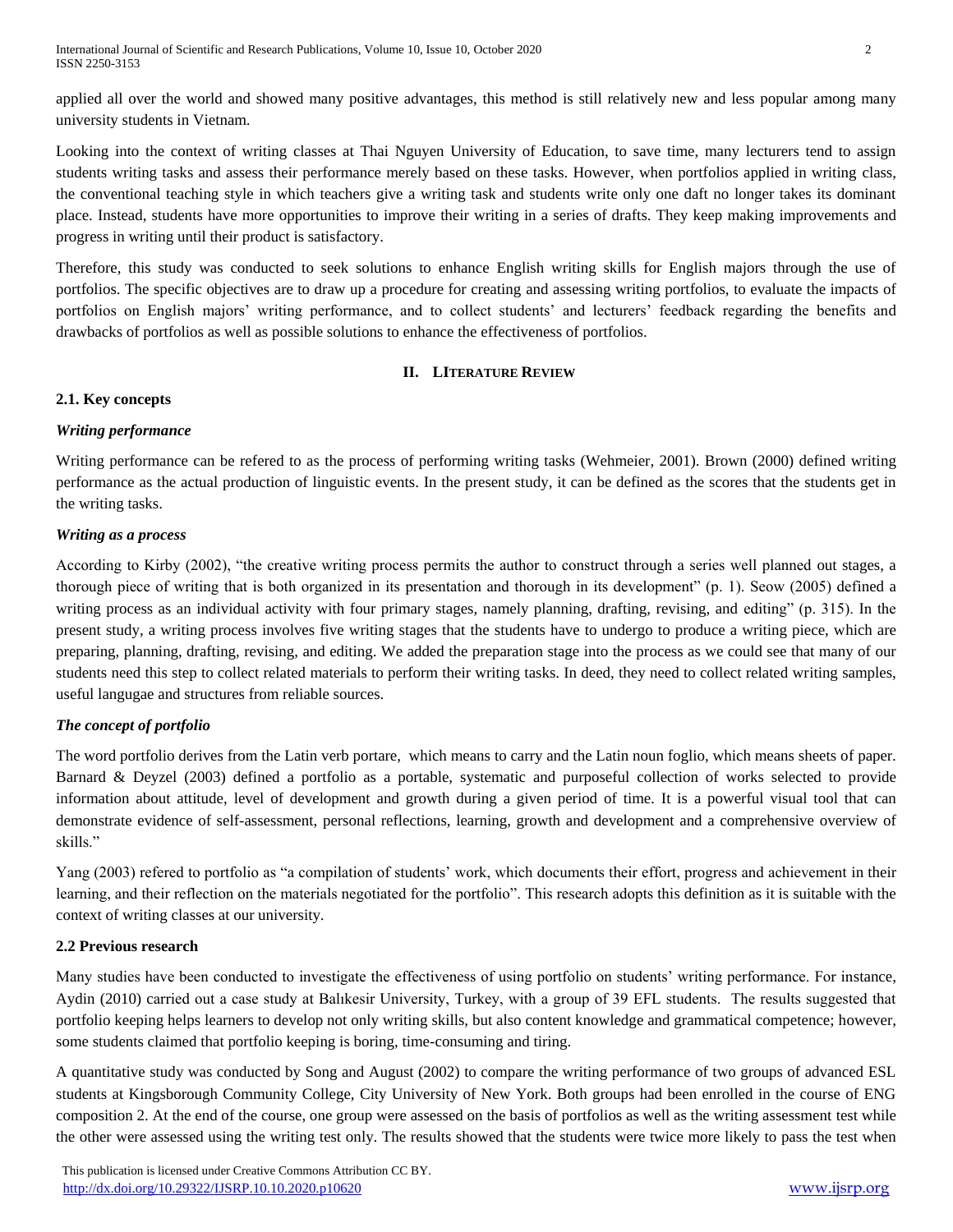they were evaluated by portfolio than when they were required to do the writing test only. Portfolio assessment seems to be a more appropriate assessment alternative for ESL learners.

Anderson, Mallo, Nee, and Wear (2003) conducted an action research to improve writing skills for first and fifth-graders. These skills involved capitalization, punctuation, word spacing, and the use of descriptive words. The participants consisted of 41 first grade pupils and 69 fifth grade pupils in a elementary school located in a Midwestern suburb. Portfolios and journal writing were selected as intervention strategies for the study. Questionnaires, checklists, rubrics, and document analysis logs were utilized to record the progress of students' writing skills. On a weekly basis, the researchers organized teacher-student conferences to discuss students' writing drafts. The research found that journal writing and portfolios were effective interventions as they showed students' growth and improvements in their writing and reflection.

Apple and Shimo (2004) investigated students' perceptions of portfolio compilation in an EFL setting in Japan. The targeted population were 61 students in two separate universities attending English writing courses. A portfolio of students' works was used as the only means of assessment, and a self report questionnaire was used to gather learners' feedback. According to the research results, the students strongly believed that portfolio creation helped them improve compositional and expressive writing ability. The study also emphasized the benefits of portfolio assessment compared with traditional testing.

It can be seen that there are many studies related to "portfolio" and the results are universal: portfolios can help students improve their writing performance. Therefore, we decided to conduct this research in the context of Thai Nguyen University of Education to build an optimal procedure for creating and assessing writing portfolios, which is suitable to our situation, and then evaluate its impact on our students' writing performance.

# **III. METHODOLOGY**

# **3.1. Research design**

The present study utilized the quasi experimental research design, which is the pretest-posttest nonequivalent groups to evaluate the impacts of portfolios on English majors' writing performance. The expert method was also employed for gaining comments from experts to optimize the procedure for creating and assessing writing portfolios. Finally, a survey was conducted to collect students' feedback regarding the benefits and drawbacks of portfolios and possible solutions to enhance the effectiveness of portfolios.

### **3.2. Participants**

All the third-year English majors at Thai Nguyen University of Education (TNUE) are the participants of the study. The total number of participants is 60. 30 of them were assigned to the experimental group (portfolio group) and coded as E1-30 while the others were put into the control group (non-portfolio group) and coded as C1-30.

All of these students were required to take a writing pre-test and post-test while only the experimental group answered a feedback questionnaire.

### **3.3. Data collection instruments and procedure**

*Pre-test:* Prior to the experiment, the participants (both experimental and control groups) were given an English Writing Test as a pretest.

*Post-test:* At the end of the experiment, another English Writing test was given to the students as the post-test.

A pre-post test design requires the researcher to collect data about the students' level of writing performance before the intervention took place, and then to collect the same data after the intervention took place. In this study, the pre-post test design allows the researchers to make inferences on the impact of portfolio compilation on students' writing performance by comparing the differences between the pre-test and post-test results.

The test papers were marked analytically based on IELTS Task 2 Writing Band Descriptors (public version). Students' writing papers were assessed separately by two rators (the researcher and a senior English teacher) on each of the four criteria: Task Achievement, Coherence and Cohesion, Lexical Resource, Grammatical Range and Accuracy. Performance on each criterion was judged along nine levels of performance from 1 to 9. The final score was the average score of the two raters.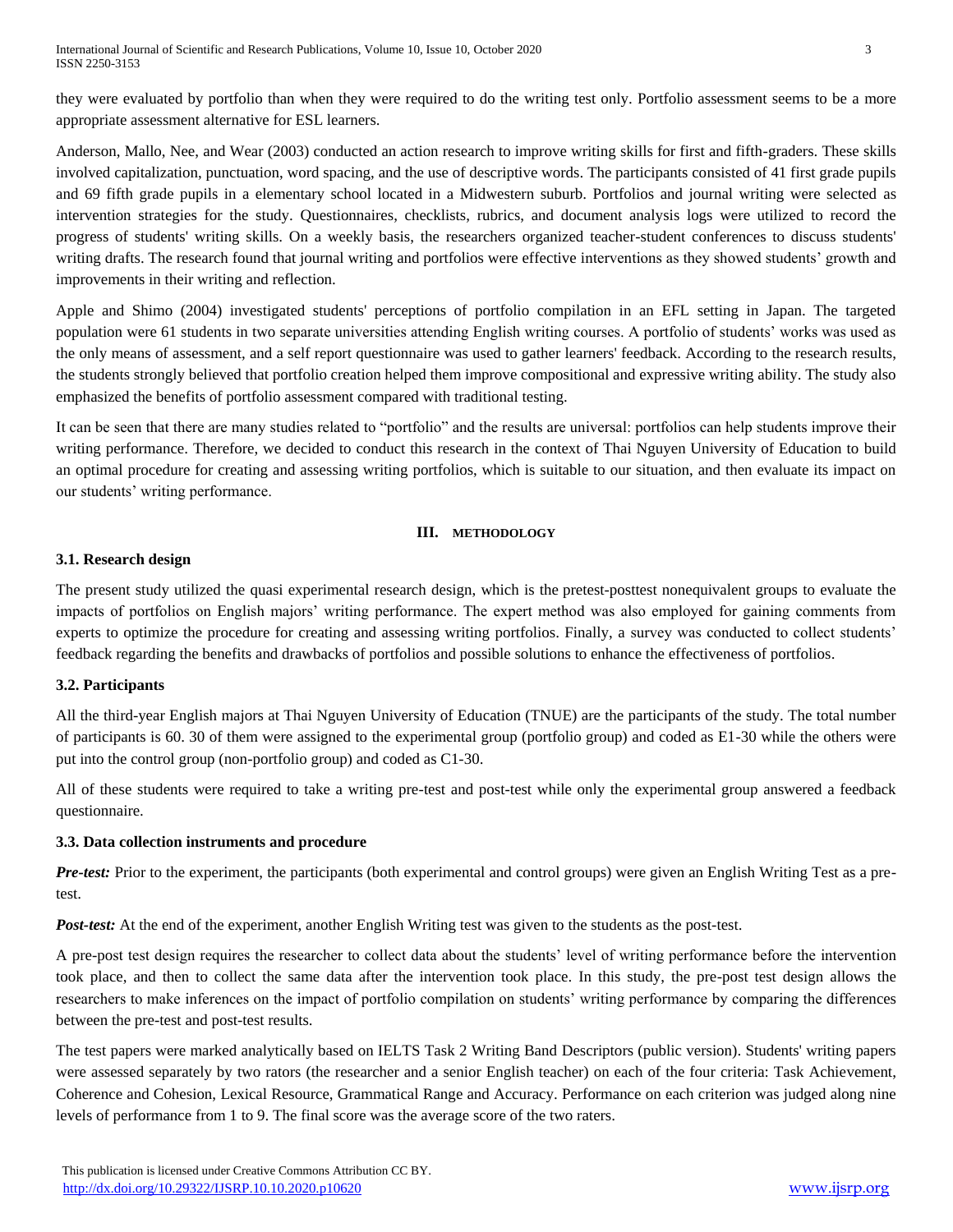*Expert survey questionnaire:* An expert survey questionnaire was administered to collect opinions from a group of 10 experts concerning the procedures for compiling writing portfilios and the Portfolio Scoring Rubric in order for the reseachers to perfect these procedures.

## *Writing portfolio process*

The experiment took place in one academic year with two academic writing courses. The same writing assignments of the coursebook were given to both experimental and control groups. The two groups were taught by the same teacher (the researcher). While the control group was taught in a traditional way (non-portfolio), the experimental group received the treatment (portfolio compilation).

At the beginning of each course, all the students were well informed of the learning outcomes, which are summaried in the following table.

| Academic year        | 2018 - 2019                                                                                                                           |                                                           |  |
|----------------------|---------------------------------------------------------------------------------------------------------------------------------------|-----------------------------------------------------------|--|
| Semester             | Semester 1                                                                                                                            | Semester 2                                                |  |
| Course               | Academic English Writing 1                                                                                                            | Academic English Writing 2                                |  |
| Learning<br>outcomes | Students are able to:<br>produce simple, complex, compound,<br>complex-compound sentences.<br>+ produce different kinds of paragraphs | Students are able to produce<br>different kinds of essays |  |

The portfolio group were required to show evidence of their learning process and results in the form of a portfolio. They were also guided on the steps of compiling portfolios, considerations, sources of reference materials, kinds of input information, portfoilo assessment methods, etc.

Based on our own experience in teaching writing, we drew up a procedure for compiling portfolios. After revising the procedure several times, we consulted experts, who are also senior English lecturers from some universities in Vietnam. Thanks to their valuable opinions, we could finalize a Procedure for Creating Wrting Portfolios, which involves six main stages, namely Preparing, Planning, Drafting, Revising and Editing and twenty steps as detailed in the following table.

| <b>Process</b>   | <b>Step</b><br>No.    | <b>Steps</b>                                                |  |  |
|------------------|-----------------------|-------------------------------------------------------------|--|--|
| <b>Preparing</b> | 1.                    | Collect writing samples from reliable resources             |  |  |
|                  | 2.                    | Collect useful languages from reliable resources            |  |  |
|                  | 3.                    | Collect tips from reliable resources                        |  |  |
| <b>Planning</b>  | Make an outline<br>4. |                                                             |  |  |
|                  | 5.                    | Identify what to write about                                |  |  |
|                  | 6.                    | Consider whom to write for                                  |  |  |
|                  | 7.                    | Generate Wh-questions about the topic                       |  |  |
|                  | 8.                    | Make a list of ideas on the topic                           |  |  |
|                  | 9.                    | Freely write down words and phrases about the topic         |  |  |
|                  | 10.                   | Collect information about the topic selected before writing |  |  |
| <b>Drafting</b>  | 11.                   | Write a series of drafts                                    |  |  |
|                  | 12.                   | Focus on contents and the development of ideas              |  |  |
|                  | 13.                   | Ignore grammar, spelling and punctuation mistakes           |  |  |
| <b>Revising</b>  | 14.                   | Reread the draft to see if it makes sense                   |  |  |
|                  | 15.                   | Revise the content of the draft                             |  |  |

**Table 2.** *Procedure for Creating Wrting Portfolios*

 This publication is licensed under Creative Commons Attribution CC BY. <http://dx.doi.org/10.29322/IJSRP.10.10.2020.p10620> [www.ijsrp.org](http://ijsrp.org/)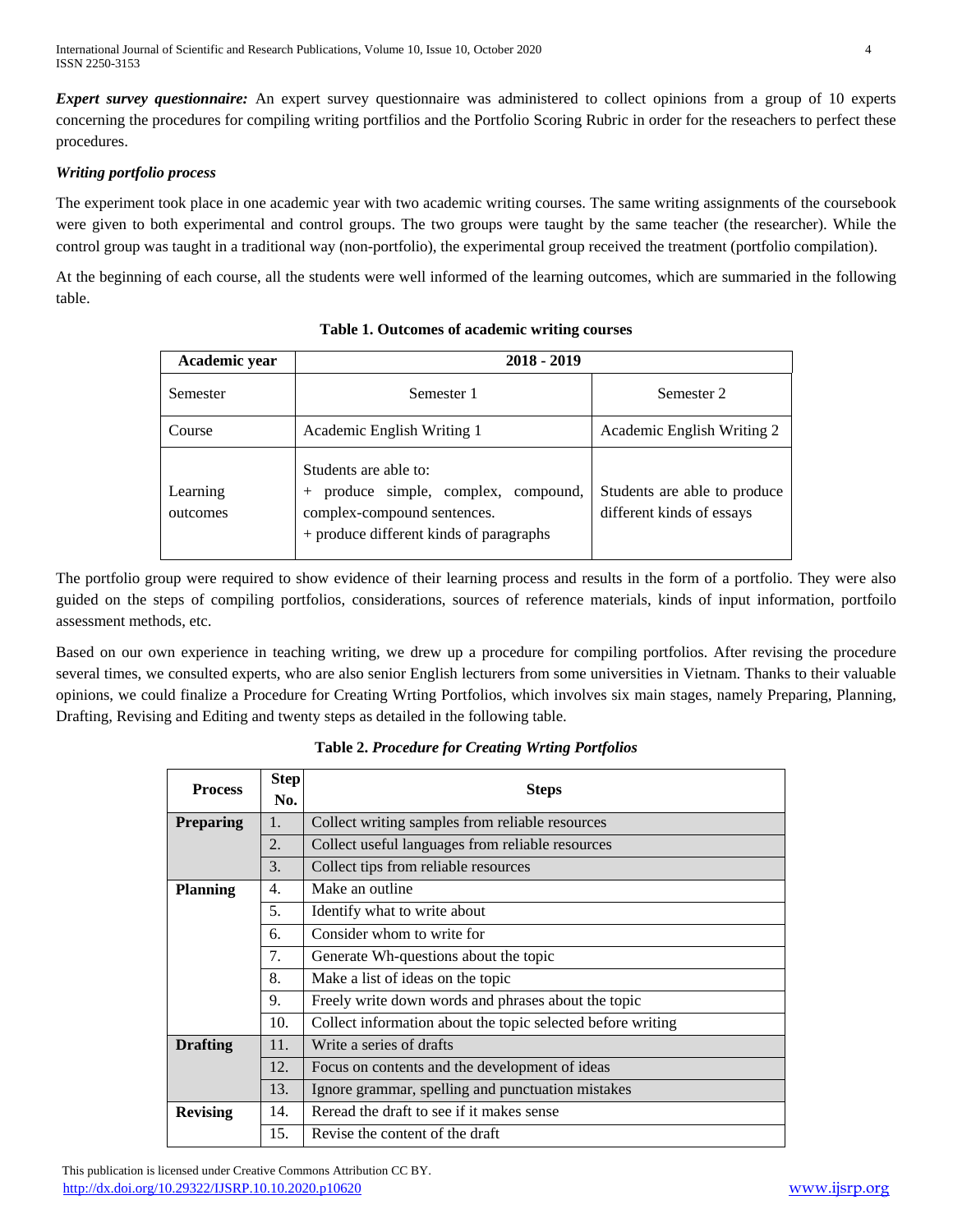|                                                                 | 16. | Revise the organization of ideas in the draft.            |  |  |
|-----------------------------------------------------------------|-----|-----------------------------------------------------------|--|--|
| Exchange the drafts with peers for suggestions and improvements |     |                                                           |  |  |
|                                                                 |     | Review the draft based on the teacher's comments          |  |  |
| <b>Editing</b>                                                  | 19. | Rewrite the draft after its revision                      |  |  |
|                                                                 | 20. | Proofread the draft for spelling, grammar and punctuation |  |  |

The process of portfolio-based writing can be summaried in the following diagram:



*Figure 1. The process of portfolio-based writing*

During the implementation of portfolios, the teacher reviewed the students' portfolio contents and provided comments and suggestions for revision on a weekly basis. No grades were given to the first and second versions; grading is delayed until the final draft of each assignment is submitted. At the end of the academic year, students' portfolios were submitted for final assessment.

# *Student feedback questionnaire*

Firstly, the researcher required all the students to write down what they felt about writing a portfolio. Based on their feedback, the questionnaire was designed to gather the participants' feedback relating to portfolios, including such aspects as procedure/steps, benefits, disadvantages, attitudes of participants and possible solutions to enhance the effectiveness of using portfolios in writing courses. The questionnaire was designed in a mixed format, including 3-point Likert statements, close-ended questions and openended questions.

# *Portfolio Scoring Rubric*

We have also developed a Portfolio Scoring Rubric (see Table 3) for grading the students' portfolios and perfected it after having consulting experts. Five levels of performance are signified in the rubric: A – Excellent (Score 8.5-10.0), B Good (Score 7.0-8.4), C - Satisfactory (Score 5.5-6.9), D – Poor (Score 4.0-5.4), and F – Failure (Score 0.0-3.9). These levels were identified based on the grading scale of the acadenic credit system of our university, which is very familiar with the students. For each level, there are five criteria (portfolio completeness, variety of entries, use of different stages in the writing process, organization and presentation, and overall improvement).

Each level reflects students's writing performance across all the criteria. Under each level, a number of descriptors are included. Such descriptors can make each score level distinct from the others. Therefore, when assessing portfolios, teachers need to consider all the criteria and descriptors together or holistically.The total possible score is 10.0. Clear instructions concerning how to employ this rubric were also provided.

| <b>Score level</b>                                                           | <b>Criteria</b>                                                                             | <b>Descriptors</b>                                                              |  |  |
|------------------------------------------------------------------------------|---------------------------------------------------------------------------------------------|---------------------------------------------------------------------------------|--|--|
| $\mathbf{A}$                                                                 | 1. Completeness                                                                             | The portfolio is complete (all the required contents are included).             |  |  |
| <b>Excellent</b>                                                             | 2. Variety of entries                                                                       | The portfolio displays a wide variety of writing pieces.                        |  |  |
| $(8.5-10.0)$                                                                 | 3. Use of different stages                                                                  | The portfolio perfectly reflect use of different stages in the writing process. |  |  |
|                                                                              | in the writing process                                                                      |                                                                                 |  |  |
| The portfolio highly shows improvement in writing:<br>4. Overall improvement |                                                                                             |                                                                                 |  |  |
|                                                                              |                                                                                             | + Writing drafts display significant changes and developments in the            |  |  |
|                                                                              |                                                                                             | student's use of the writing stages.                                            |  |  |
|                                                                              | + Final writing products are almost free of errors and well edited.                         |                                                                                 |  |  |
|                                                                              | The contents of the portfolio are well organized and well presented.<br>5. Organization and |                                                                                 |  |  |
|                                                                              | presentation                                                                                |                                                                                 |  |  |

### **Table 3.** *Portfolio Scoring Rubric*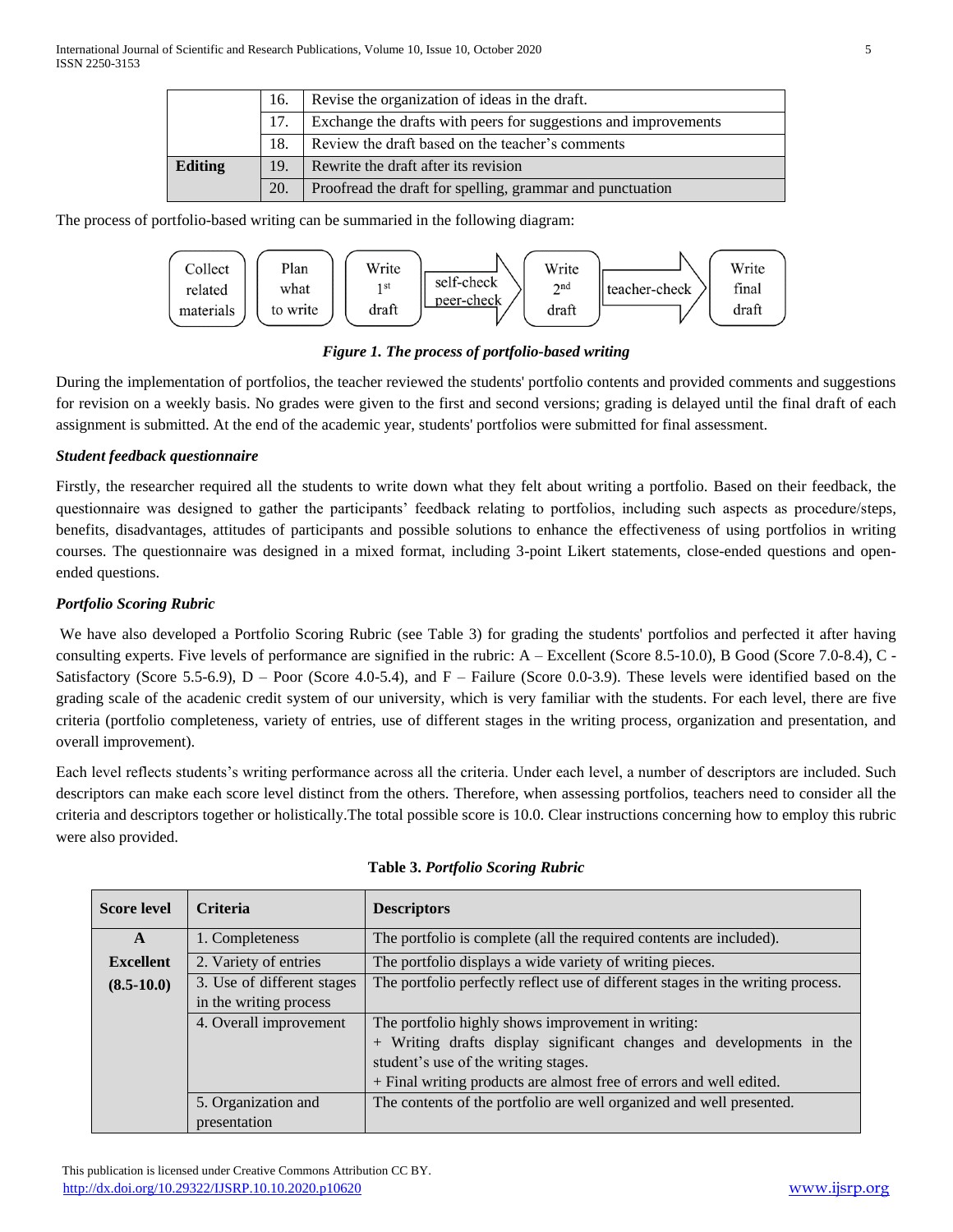| <b>Score level</b>             | <b>Criteria</b>                                                                                 | <b>Descriptors</b>                                                                              |  |  |
|--------------------------------|-------------------------------------------------------------------------------------------------|-------------------------------------------------------------------------------------------------|--|--|
| B                              | The portfolio is almost complete (less than 20% of the required contents are<br>1. Completeness |                                                                                                 |  |  |
| Good                           |                                                                                                 | missing).                                                                                       |  |  |
| $(7.0 - 8.4)$                  | 2. Variety of entries                                                                           | The portfolio displays a variety of writing pieces.                                             |  |  |
|                                | 3. Use of different stages                                                                      | The portfolio contents adequately reflect use of different stages in the                        |  |  |
|                                | in the writing process                                                                          | writing process.                                                                                |  |  |
|                                | 4. Overall improvement                                                                          | The portfolio shows significant improvements in writing:                                        |  |  |
|                                |                                                                                                 | + Drafts show acceptable degree of changes and developments in the                              |  |  |
|                                |                                                                                                 | student's use of the writing stages.                                                            |  |  |
|                                |                                                                                                 | + Final writing products effectively communicate to the reader but contain a                    |  |  |
|                                |                                                                                                 | few writing errors.                                                                             |  |  |
|                                | 5. Organization and                                                                             | The contents are generally well presented and organized in appropriate                          |  |  |
|                                | presentation                                                                                    | format.                                                                                         |  |  |
| <b>Score level</b>             | <b>Criteria</b>                                                                                 | <b>Descriptors</b>                                                                              |  |  |
| C                              | 1. Completeness                                                                                 | The portfolio is quite complete $(20\% -40\%)$ of the required contents are                     |  |  |
| <b>Satisfactory</b>            |                                                                                                 | missing).                                                                                       |  |  |
| $(5.5-6.9)$                    | 2. Variety of entries                                                                           | The portfolio displays a collection of writing pieces.                                          |  |  |
|                                | 3. Use of different stages                                                                      | The portfolio contents somewhat reflect use of the different stages of the                      |  |  |
|                                | in the writing process                                                                          | writing process.                                                                                |  |  |
|                                | 4. Overall improvement                                                                          | The portfolio shows moderate improvement in writing:                                            |  |  |
|                                |                                                                                                 | + Drafts display some changes and development in the student's use of the                       |  |  |
|                                |                                                                                                 | writing stages.                                                                                 |  |  |
|                                |                                                                                                 | + Final writing products contain several writing errors but do not hinder                       |  |  |
|                                |                                                                                                 | comprehension.                                                                                  |  |  |
|                                | 5. Organization and                                                                             | The contents of the portfolio are organized in a satisfactory format but there                  |  |  |
|                                | presentation                                                                                    | are some problems in presentation.                                                              |  |  |
| <b>Score level</b>             | <b>Criteria</b>                                                                                 | <b>Descriptors</b>                                                                              |  |  |
| D                              | 1. Completeness                                                                                 | The portfolio is generally complete. (40%-60% of the required contents are                      |  |  |
| Poor                           |                                                                                                 | missing).                                                                                       |  |  |
| $(4.0 - 5.4)$                  | 2. Variety of entries                                                                           | The portfolio displays a limited collection of writing pieces.                                  |  |  |
|                                | 3. Use of different stages                                                                      | The portfolio contents poorly reflect use of different stages in the writing                    |  |  |
|                                | in the writing process                                                                          | process.                                                                                        |  |  |
|                                | 4. Overall improvement                                                                          | The portfolio shows minor improvement in writing:                                               |  |  |
|                                |                                                                                                 | + Drafts are insufficient to display change and development in the student                      |  |  |
|                                |                                                                                                 | use of the writing processes.                                                                   |  |  |
|                                |                                                                                                 | + Final writing products contain some writing errors that interfere with                        |  |  |
|                                |                                                                                                 | understanding.                                                                                  |  |  |
|                                | 5. Organization and                                                                             | The contents of the portfolio are poorly organized with problems in                             |  |  |
|                                | presentation                                                                                    | presentation.                                                                                   |  |  |
| <b>Score level</b>             | <b>Criteria</b>                                                                                 | <b>Descriptors</b>                                                                              |  |  |
| $\mathbf{F}$<br><b>Failure</b> | 1. Completeness                                                                                 | The portfolio is incomplete. (more than 60% of the required contents are                        |  |  |
| $(0.0-3.9)$                    |                                                                                                 | missing).                                                                                       |  |  |
|                                | 2. Variety of entries                                                                           | The portfolio displays unrelated writing pieces.                                                |  |  |
|                                | 3. Use of different stages                                                                      | The portfolio contents do not reflect use of different stages in the writing                    |  |  |
|                                | in the writing process                                                                          | process.                                                                                        |  |  |
|                                | 4. Overall improvement                                                                          | The portfolio shows little improvement in writing:                                              |  |  |
|                                |                                                                                                 | + Drafts are not present.<br>+ Final writing products contain numerous errors<br>hinder<br>that |  |  |
|                                |                                                                                                 | comprehension.                                                                                  |  |  |
|                                | 5. Organization and                                                                             | The components of the portfolio are organized and presented poorly.                             |  |  |
|                                | presentation                                                                                    |                                                                                                 |  |  |
|                                |                                                                                                 |                                                                                                 |  |  |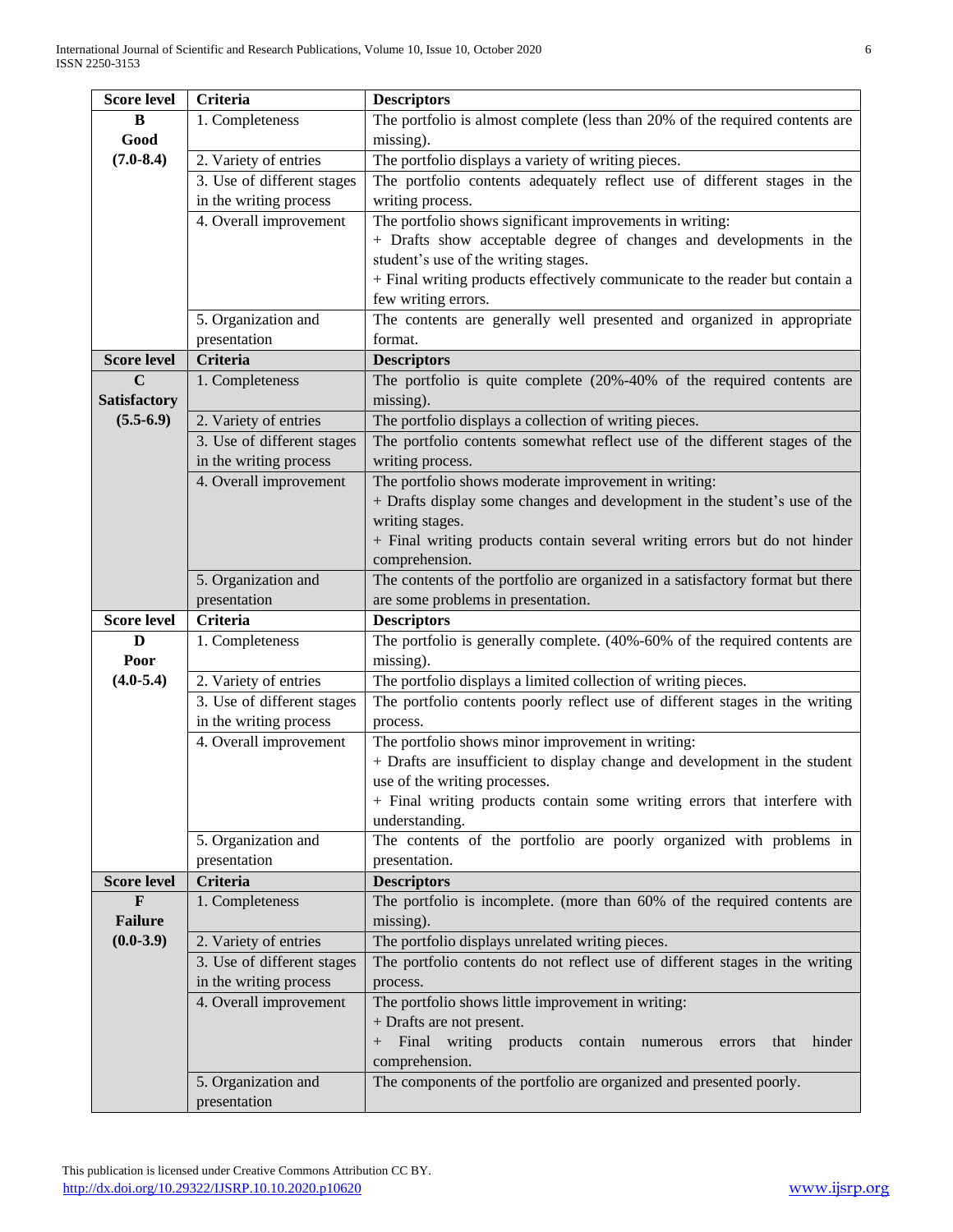International Journal of Scientific and Research Publications, Volume 10, Issue 10, October 2020 7 ISSN 2250-3153

Two gaders participated in grading the portfolios to eliminate the elements of bias in assessment. Each rator read and marked the students' portfolios independently using the rubric, and then the average of the two rators' scores was calculated to assign a final score.

#### **3.4. Data Analysis**

The quantitative analysis of data was conducted to assess the effect of the portfolio compilation on the students' writing performance. Collected data were processed manually.

#### **IV. RESEARCH RESULTS ANALYSIS AND DISCUSSION**

#### **4.1. The impacts of portfolios on students' writing performance**

In order to evaluate the impacts of creating portfolios on students' writing performance, we compared the portfolio group with the non-portfolio group in terms of their writing scores. The following chart illustrates the scores in the writing pre-test and post-test gained by students in both groups.



**Figure 2. Writing test scores of students**

It can be clearly seen that the gap between the pre-test scores and the post-test scores of the experimental group (portfolio) is significantly bigger than that of the control group (non-portfolio). In details, the pre-test socres of both groups are relatively low, primarily ranging from 4 to 6; some students even got mark 3 or 3.5. However, after taking two Academic English Writing Course, their writing performance has improved remarkably. It is visible that the post-test scores gained by the portfolio groups are mainly in the range of 7 to 8. By contrast, the post-test socres of the non-portfolio group are mainly in the range of 6 to 7.

For a more detailed analysis, the average scores of students are caculated and revealed in the chart below:



**Figure 3. Average writing scores of students**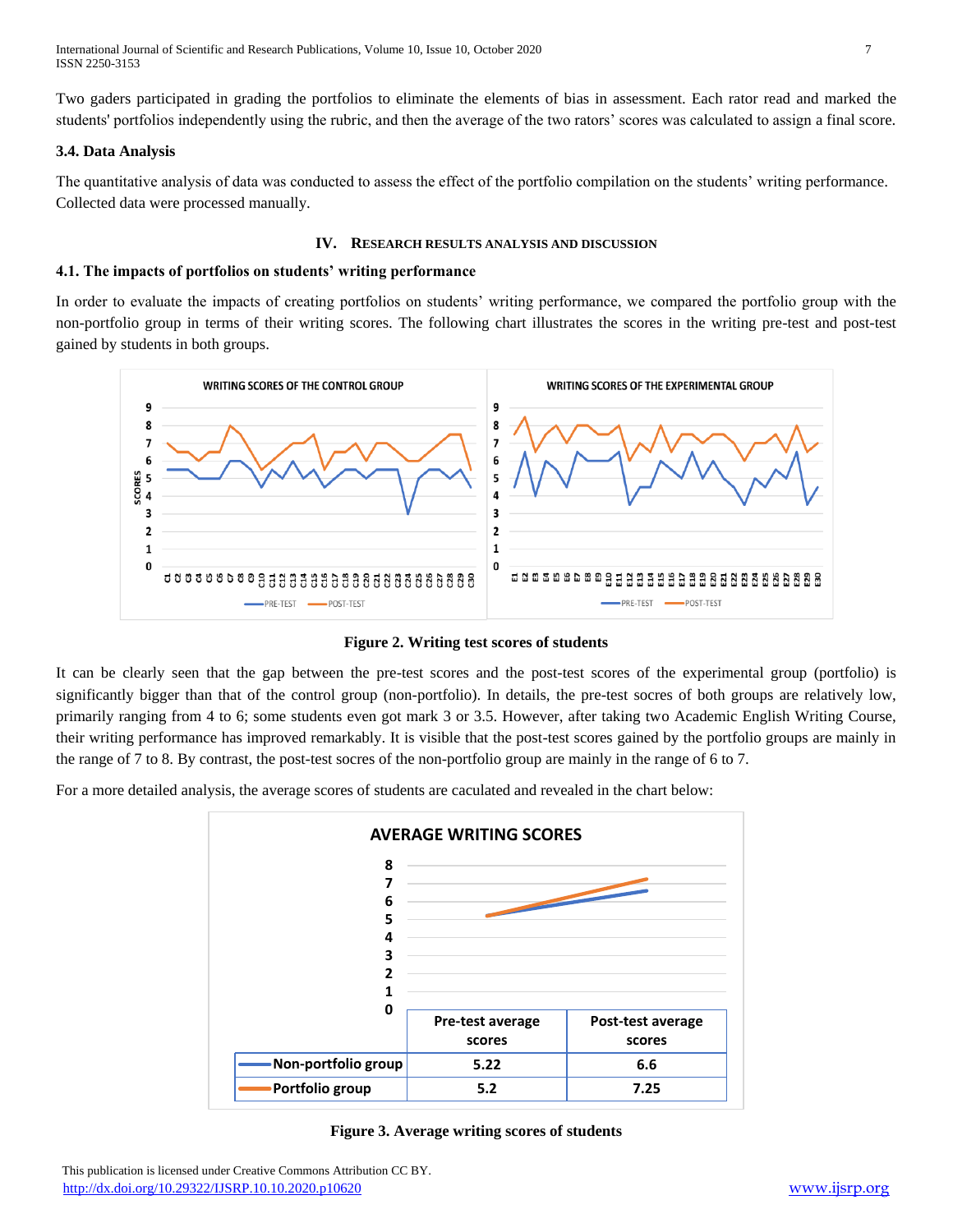It can be seen that all of the students made a gradual improvement in academic writing performance. It is also noticeable that there is a big difference between pre-test scores and post-test scores of the 30 participants in the experimental group while there is a smaller gap between pre-test scores and post-test scores of the 30 students in the control group.

To be specific, the average writing score of the experimental and control group in the pre-test is 5.20 and 5.22 respectively. In other words, both groups' level of writing proficiency is almost similar. However, after an academic year, in the post-test the average score of the control group is much lower than that of the experimental group. Actually, the average post-test score is 6.60 for the nonportfolio group and 7.25 for the portfolio group. This indicates a big difference of 0.65 points between the two goups. Therefore, it can be concluded that creating portfolios has a positive effect on learners' writing performance.

# **4.2. Results of grading student's portfolios**

To gain more information on the progress of the students in the portfolio group regarding their writing performance, we also analysed the results of grading the portfolios created by the students as can be seen in Figure 3. To grade these portfolios, we utilized the Portfolio Scoring Rubric**.**



**Figure 3. Results of grading student's portfolios**

The figure indicates that one third of the students in the portfolio group got Grade A-Excellent for their Portfolio and more than half got Grade B-Good. Only 2 students received Grade C-Satisfactory, only one students got Grade D-Poor, and none of the portfolios was graded F-Fail.

While marking the students' portfolios, we noted that their writing performace has improved significantly over time in terms of vocabulary, grammar, spelling, punctuation and organization. Regarding vocabulary, students showed how their vocabulary increased in their portfolios as a result of the process of searching information, reading, and writing the drafts. Relating to grammar, we could see that most of the students made grammatical mistakes on the first draft, but after receiving peer check and teacher's correction, they recognized the mistakes and corrected them on the final writing product. Coming to the organization of the writing pieces, we compared the writing drafts and saw that students made a lot of progress in organizing the appearance and structure for their essays. Finally, the researchers noted that the experimental group could manipulate the writing steps in performing the writing task effectively. They did not jump into the writing stage directly but step by step prepared related materials, made a plan, drew up an outline, wrote some drafts, made revision before editing their final version. Gradually, the students became more organized and methodical when writing.

From all the analysis above, it can be noticed that when creating writing portfolios, students were given opportunities to prepare materials, develop ideas, write drafts, revise, and even edit their own writing. Therefore, the quality of their writing increased.

# **4.3. Students' feedback on portfolios**

The results of the feedback questionnaires for students show that most of the students are interested in learning English writing through compiling portfolios. They would like to use portfolios not only to learn English writing but also to improve other aspects in learning the English language.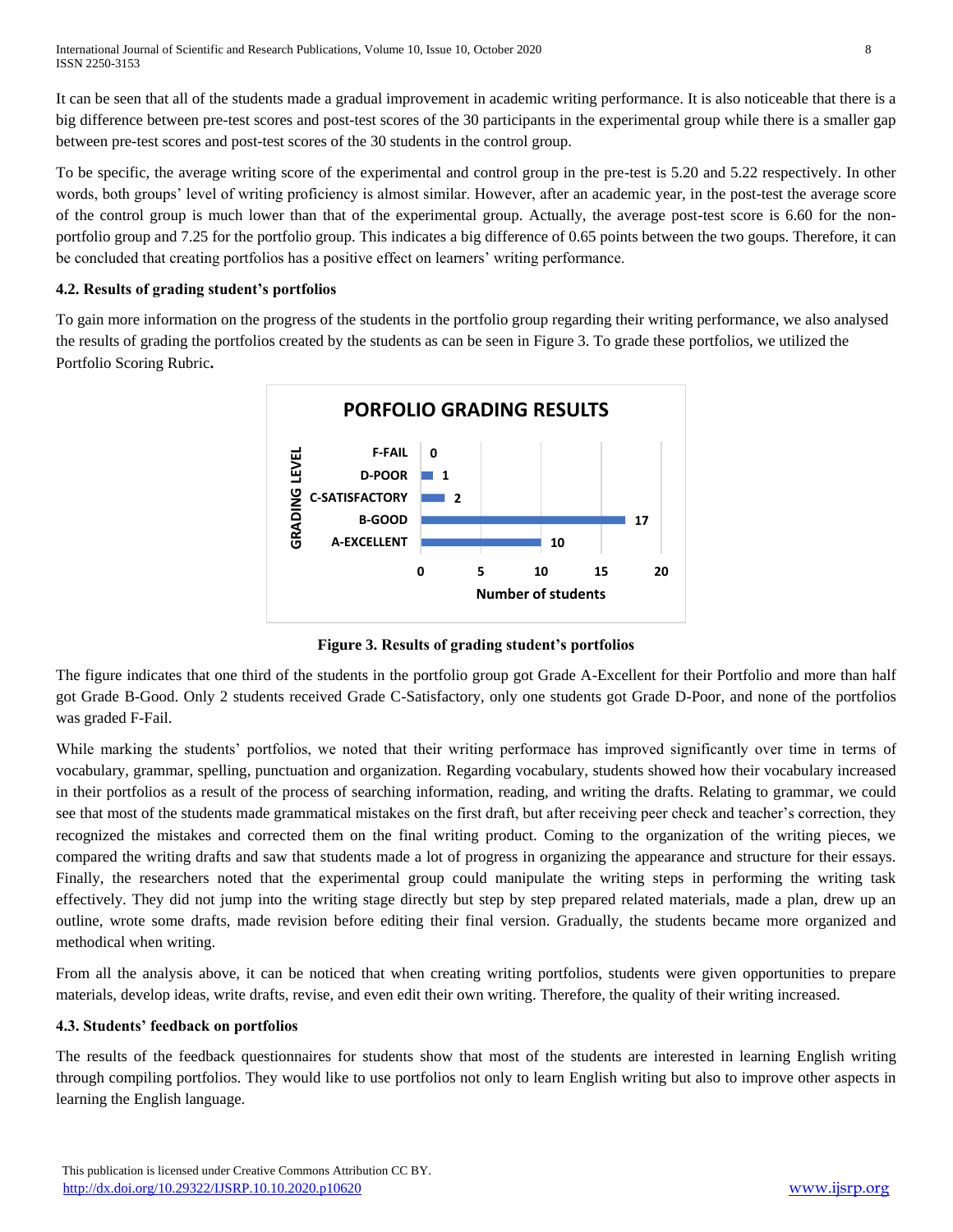Thirty students, who had finished compiling their writing portfolio, completed the questionnaire, which was designed basing on their notes of feelings about portfolios. Table 1 summarized the students' attitude toward creating portfolios.

|                  | <b>Statements</b>                                          | <b>Disagree</b> | <b>Undecided</b> | Agree   |
|------------------|------------------------------------------------------------|-----------------|------------------|---------|
| 1                | I enjoy compiling the portfolio.                           | 5               | 6                | 19/30   |
| $\mathbf{2}$     | I am motivated to learn writing through Portfolio.         | 5               |                  | 18/30   |
| 3                | My English writing skills have improved.                   |                 | $\overline{2}$   | 27/30   |
| 4                | I am more confident in English writing                     | 2               | 6                | 22/30   |
| 5                | I feel satisfied with my portfolios.                       | 2               | 4                | 24/30   |
| 6                | I actively participate in compiling Portfolio.             | 4               | 3                | 23/30   |
| 7                | I am familiar with compiling portfolios.                   | 4               | 6                | 20/30   |
| 8                | It is very useful for me to review my friends' portfolios. | 3               | 4                | 23/30   |
| 9                | Compiling the portfolio is not a stressful process.        | $\overline{c}$  | 5                | 23/30   |
| 10               | The portfolio is a useful self-study learning tool.        | $\mathfrak{D}$  | 3                | 25/30   |
| 11               | Portfolios should be applied widely.                       | $\theta$        | 5                | 25/30   |
| Total = $\Sigma$ |                                                            | 30              | 51               | 249/330 |
|                  | Percentage                                                 | 10%             | 17%              | 83%     |

**Table 4.** *Students' attitude toward portfolios*

As can be seen from the table, most of the students have positive attitudes toward Portfolios (83%). They perceived that the portfolio had been a useful self-study learning tool (25/30), motivated them in learning English writing (18/30) and should be applied widely (25/30). Most of the participants enjoyed compiling the portfolio (19/30), appreciated that their English writing skills have improved (27/30), and they gained much more confidence in English writing (22/30).

When asked to give further opinions relating to various aspects of Portfolios, the students who took part in the research gave some other ideas as summarized below:

| <b>Ideas</b>                                                                                                                | <b>Frequency</b> |  |
|-----------------------------------------------------------------------------------------------------------------------------|------------------|--|
| The benefits of compiling Portfolios                                                                                        |                  |  |
| It helps me gain more knowledge about English writing.                                                                      | 3                |  |
| It helps me arrange the contents I've learnt in order.                                                                      | $\overline{c}$   |  |
| I know what I have learned and how my English writing has improved through portfolios.                                      | 4                |  |
| It helps me remember all important contents of English writing before final exam.                                           | 3                |  |
| I can know more about useful vocabulary and improve grammar, which helps me improve<br>٠<br>your writing skill.             | 3                |  |
| It helps me revise important knowledge easily.                                                                              | 3                |  |
| I have a lot of sample English essays as reference materials.                                                               | $\overline{2}$   |  |
| It helps me get and organize ideas in my essays more scientifically.                                                        | $\mathfrak{D}$   |  |
| It helps me to save their essays during my studying English writing.                                                        | 2                |  |
| It helps me be aware of grammatical mistakes.                                                                               |                  |  |
| It helps me save time in searching for resources of reference materials.                                                    | $\mathfrak{D}$   |  |
| It is easy for me to find the structures or sample essays.                                                                  | $\mathfrak{D}$   |  |
| It helps me understand the strategies of writing an English essay.                                                          | 2                |  |
| Through portfolios, I can take note of vocabulary, grammar and sample essays.                                               |                  |  |
| The dwawbacks of compiling Portfolios                                                                                       |                  |  |
| It was es a lot of time collecting reference materials, then compiling, sometimes<br>$\bullet$<br>rechecking and rewriting. | 22               |  |

**Table 5.** *The benefits of compiling Portfolios*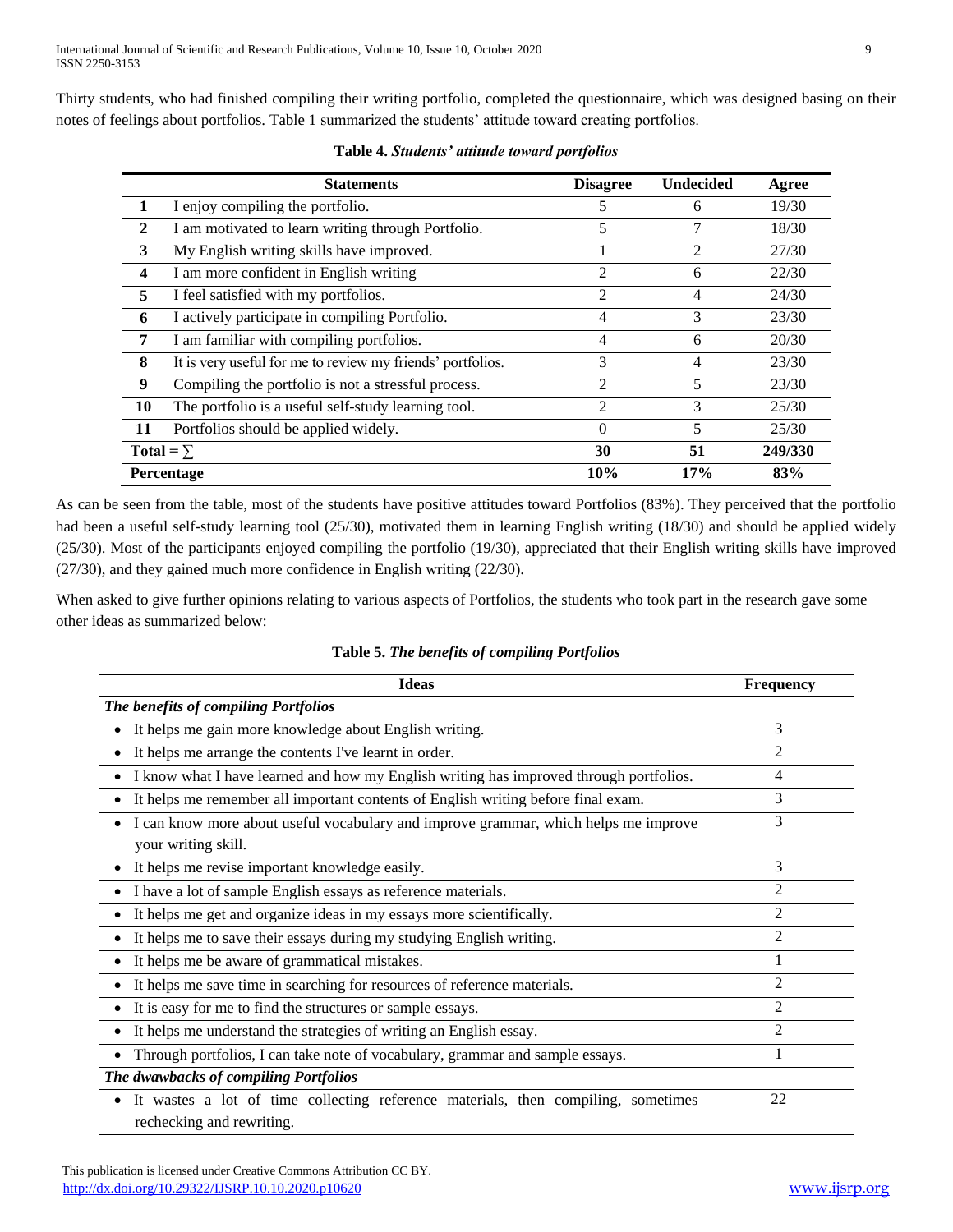| Sometime, it makes me feel stressed to complete my portfolio                                                                               | 27 |
|--------------------------------------------------------------------------------------------------------------------------------------------|----|
| <b>Suggested Solutions</b>                                                                                                                 |    |
| Students should make weekly plan clearly                                                                                                   |    |
| • Lecturers should check students' portfolios regularly                                                                                    | 14 |
| Lecturers should suggest the ways to organize portfolios and make an outline of main<br>contents for students to include in the portfolios |    |
| Lecturers should set a timeline for students                                                                                               |    |

# **4.4. Experts' opinions about the use of portfolios**

The experts (English lectures) also expressed strong preference on the use of portfolios in their teaching curriculum of English writing because of the benefits that portfolios bring about.

All the experts (n=10) stated that they were very interested in implementing portfolios during their writing courses, and all of them felt that the technique of using portfolios was effective. In particular, the lecturers expressed their opinions related to students' portfolios, which were summarized in the table below:

| <b>Ideas</b>                                                                                                            | Frequency                   |
|-------------------------------------------------------------------------------------------------------------------------|-----------------------------|
| <b>Benefits of implementing portfolios</b>                                                                              |                             |
| Portfolios make the writing courses to be more student-centered                                                         | $\overline{2}$              |
| Portfolios help lecturers get more detailed feedback about daily lectures<br>$\bullet$                                  | 2                           |
| Portfolios allow one-to-one interaction between the lecturer and the student<br>$\bullet$                               | 4                           |
| Portfolios encourage the emergence of a more democratic environment<br>$\bullet$                                        | 4                           |
| Portfolios make learning outcomes more transparent<br>$\bullet$                                                         | $\mathfrak{D}$              |
| Portfolios draw on students' strengths rather than focusing on their weaknesses<br>$\bullet$                            | 3                           |
| Portfolios promote individualized learning<br>$\bullet$                                                                 | 5                           |
| Portfolios make students more active in learning<br>$\bullet$                                                           | $\mathfrak{D}$              |
| Portfolios regulate the habit of studying<br>$\bullet$                                                                  | $\overline{2}$              |
| Portfolios make students take responsibility of their own learning<br>$\bullet$                                         | 4                           |
| Portfolios help eliminate testing anxiety                                                                               | 4                           |
| Portfolios encourage students to demonstrate their individual differences<br>$\bullet$                                  | $\mathfrak{D}$              |
| <b>Drawbacks of implementing portfolios</b>                                                                             |                             |
| It is difficult to grade and assess students' portfolios.<br>$\bullet$                                                  | 3                           |
| Compiling portfolios takes students a lot of time and effort.                                                           | 2                           |
| Monitoring students' portfolio compiling process takes lecturers a lot of time and effort.                              | $\overline{2}$              |
| <b>Suggested Solutions</b>                                                                                              |                             |
| Teaching writing should take place in a nicely decorated room where each student can have a<br>nice portfolio box.      | $\mathcal{D}_{\mathcal{L}}$ |
| Clear instruction, procedures, requirements, and marking criteria should be provided on the first<br>day of the course. | 2                           |
| • Lecturers should make portfolios become a compulsory part of the English writing course.                              | 3                           |

### **Table 6.** *Experts' opinions about the use of portfolios*

On the whole, the results of the survey questionnaires show that most of the students and lecturers had a favourable opinion about the use of portfolios in writing courses. There are some disadvantages of implementing portfolios; however, they are outweighed by the numourous benefits and they can be partly overcome by the possible solutions as recommended above.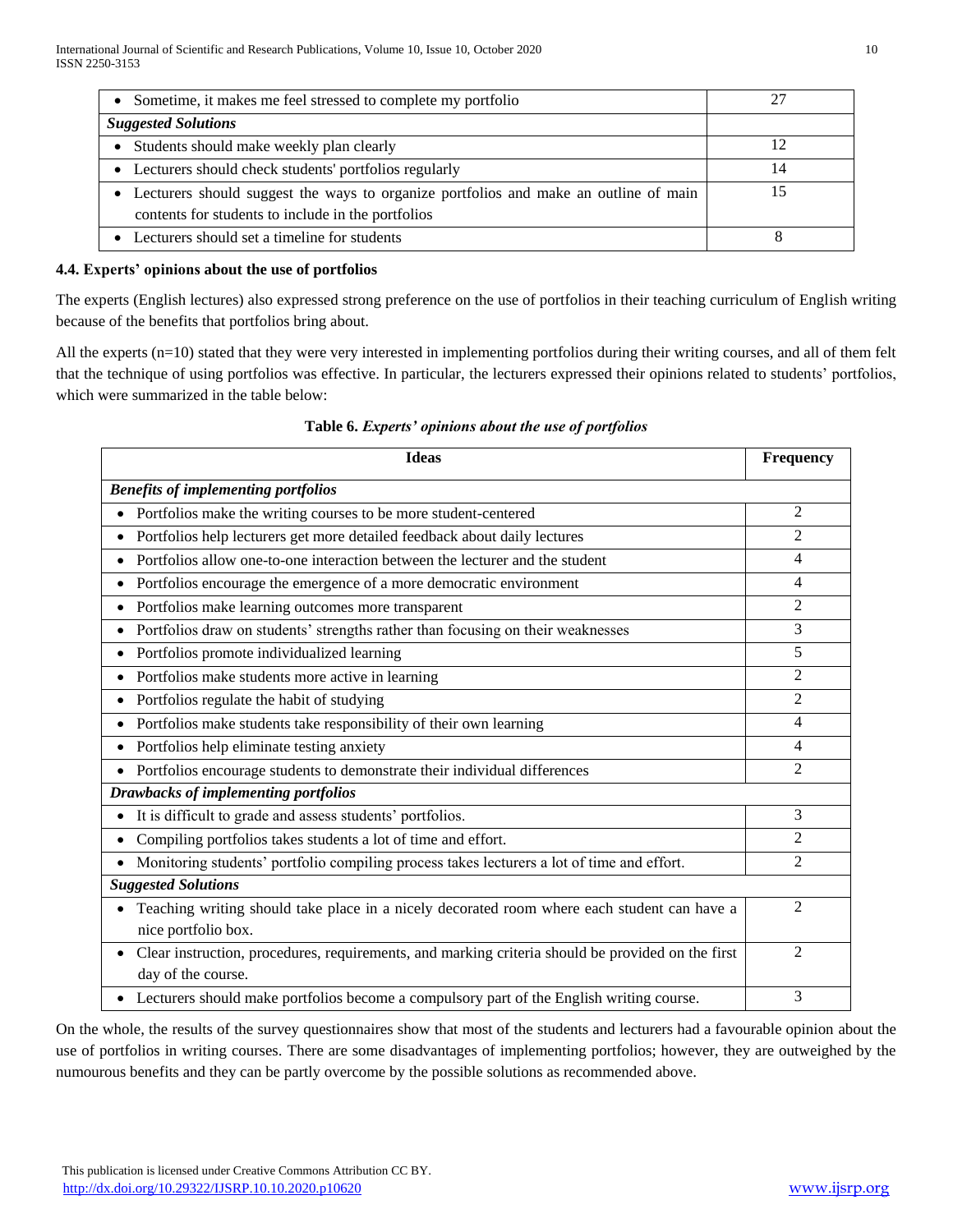#### **V. CONCLUSION**

The present study has shown that despite recent changes in teaching English writing, portfolios plays an important role in improving and enhancing English writing performance for English majors. Comparing to the non-portfolio class, the portfolio class has made much more significant progress in their writing performance in all aspects of vocabulary, grammar, idea development and organization. The students in the portfolio group have become more matured and organized writing process as a result of experiencing the different stages of the writing process from collectting relevant materials, making an outline, writing several drafts, making revisions to making editions so as to produce the final version.

In addition, most of the English lecturers and majors have a positive attitude toward Portfolios, and they listed many benefits which portfolios implementation brings about for not only the students, but also for the lecturers and the curriculum itself.

Besides the benefits, some problems related to portfolios implementation have also been identified and investigated. The biggest problems involve organization, time management and assessment.

To solve these problems, the participants proposed some solutions. For example, students should make weekly plan clearly and make an outline for the draft before compiling Portfolios; lecturers who teach English writing should suggest the ways for students to organize their portfolios logically, help students make an outline of main contents for their portfolio, set a timeline for students and check students' portfolios regularly.

With all of these benefits of utilizing portfolios as investigated during the two writing courses at Thai Nguyen University of Education, the researchers highly recommend that portfolios should be made an integral part of not only writing courses but also other subjects.

#### **REFERENCES**

- [1] Anderson, D., Mallo, A., Nee, K., & Wear, M. (2003). *Improving writing skills in the elementary classroom*. (Report No.CS 512313). Master of Arts Research Project, Saint Xavier University and SkyLight Professional Development Field-Based Master's Program. (ERIC Document Reproduction Service No. ED 479118).
- [2] Apple, M., & Shimo, E. (2004). Learners to teacher: portfolios, please! Perceptions of portfolio assessment in EFL classroom. *Proceedings of JALT pan-SIG Conference. Tokyo Keizai University*, 53-58.
- [3] Aydin, S. (2010). A qualitative research on portfolio keeping in English as a foreign language writing. The Qualitative Report, 15(3), pp. 475 - 488.
- [4] Barnard, S.E. & amp; Deyzel, L. (2003). *Career portfolio- the 21<sup>st</sup>* century career management tool. South Africa: University of South Africa.
- [5] Bello, T. (1997, June). *Improving ESL Learners' Writing Skills*. Adjunct ERIC Clearinghouse for ESL Literacy Education Washington DC: National Clearinghouse for ESL Literacy Education Washington DC.
- [6] Brown, H.D. (2000). *Principles of language learning and teaching (4th ed.).* New York: Longman, Addison Westley Inc.
- [7] Kirby, A. (2002). *Creative writing process*. Retrieved April, 27, 2005, from http://www. nzcal .com/ hp/ adk/ index. Php
- [8] Seow, A. (2005). The writing process and process writing. In J. C Richards, & W.A. Renandya (Eds.), *Methodology in language teaching: An anthology of current practice* (5th ed., pp.315-320). Cambridge: Cambridge University Press.
- [9] Song, B., & August, B. (2002). Using portfolios to assess the writing of ESL students: A powerful alternative [Abstract]. *Journal of Second Language Writing*, 11 (1), 49 - 72.
- [10] Wehmeier, S. (Ed.). (2001). *Oxford advanced learner's dictionary of current English* (6th ed.). Oxford: Oxford University press.
- [11] Yang, N.D. (2003). *Integrating portfolios into learning strategy-base instruction for EFL college students*. Education Full Text (Wilson). IRAL, 41(4), pp. 293 - 317.